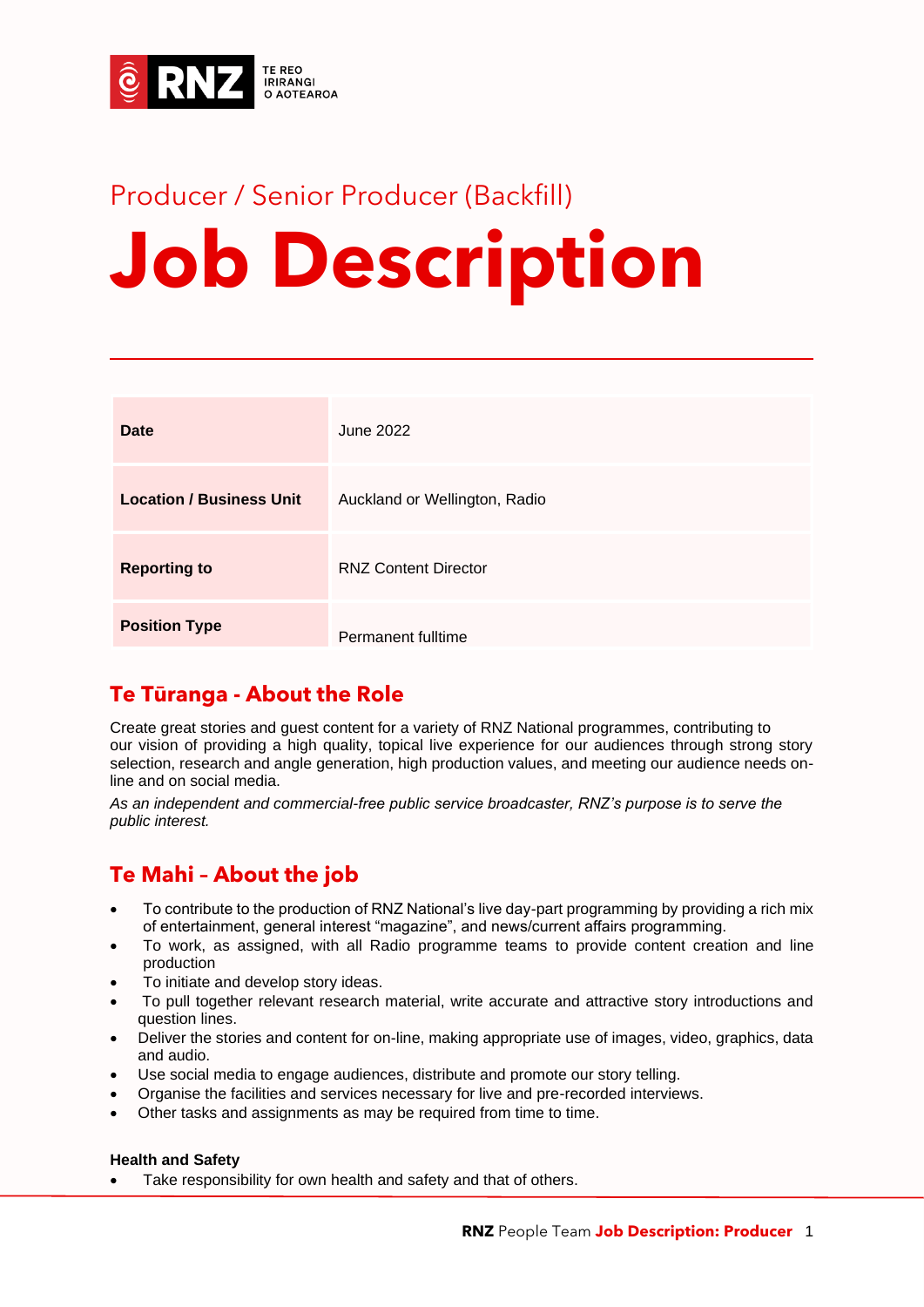- Participate in any safety meetings etc as required by Radio New Zealand.
- Comply with the Health & Safety policies and guidelines and complete responsibilities relating to the Health & Safety Business Plan.

#### **Emergency Management / Lifeline Utility Role:**

• To maintain broadcast continuity in an emergency, you may be required to carry out other duties suited to your skills and experience.

#### **Organisational**

- Be aware of and adhere to Radio New Zealand's Editorial Policy standards.
- Contribute to the overall effectiveness of Radio New Zealand.
- Observe statutory requirements and Radio New Zealand policies and frameworks.
- Actively participate in and contribute to the development and achievement of own performance targets and the review of work priorities to achieve the organisation's goals and objectives.
- Act in a manner consistent with Equal Employment Opportunities principles and practices.

| <b>Qualifications</b>             | A journalism or broadcast communications qualification.<br>$\bullet$                                                                                                                                                                                                                                                                                                                                                                                                                      |  |
|-----------------------------------|-------------------------------------------------------------------------------------------------------------------------------------------------------------------------------------------------------------------------------------------------------------------------------------------------------------------------------------------------------------------------------------------------------------------------------------------------------------------------------------------|--|
| <b>Knowledge &amp; Experience</b> | An understanding of live radio production and presentation.<br>$\bullet$<br>Broadcast journalism experience preferred.<br>٠<br>Wide general knowledge.<br>$\bullet$<br>Some knowledge of music programming.<br>$\bullet$<br>Excellent knowledge of local and regional affairs throughout New<br>$\bullet$<br>Zealand.<br>Strong command of English.<br>$\bullet$<br>An understanding of online and social media requirements and<br>$\bullet$<br>opportunities.                           |  |
| Skills                            | Proven ability to produce "live" programmes of a consistently<br>$\bullet$<br>high quality, without assistance when required.<br>Excellent organisation and multi-tasking skills.<br>$\bullet$<br>Proven news gathering and radio writing ability.<br>$\bullet$<br>Audio editing skills.<br>$\bullet$<br>Multi-media digital ability.<br>$\bullet$<br>Ability to work as part of a team.<br>$\bullet$<br>Excellent organisation, communications and interpersonal<br>$\bullet$<br>skills. |  |
| <b>Competencies</b>               | Leadership and Teamwork<br>$\bullet$<br><b>Strategic Capability</b><br>$\bullet$<br><b>Managing Self</b><br>$\bullet$<br><b>Outcome Driven</b><br>Management<br>$\bullet$<br><b>Building and Maintaining Relationships</b><br>$\bullet$                                                                                                                                                                                                                                                   |  |

## **Ōu Pūkenga - About You**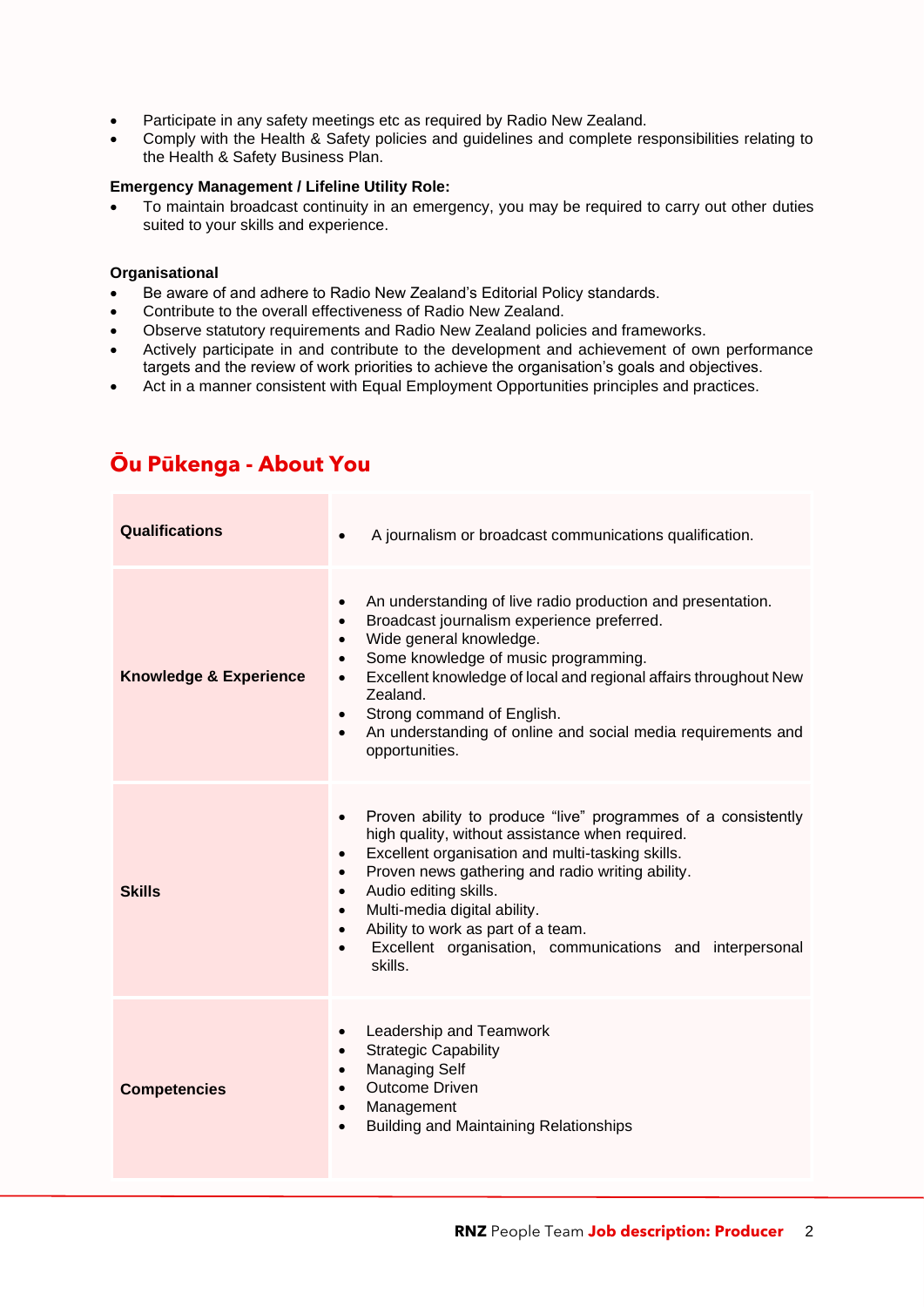*Personal Attributes:*

- The ability to express ideas clearly and persuasively.
- A lateral thinker.
- Ability to work under pressure.
- Collaborative team player.
- Recognises the value of cultural and community diversity.
- Quickly adapts to need for change, is flexible in approach.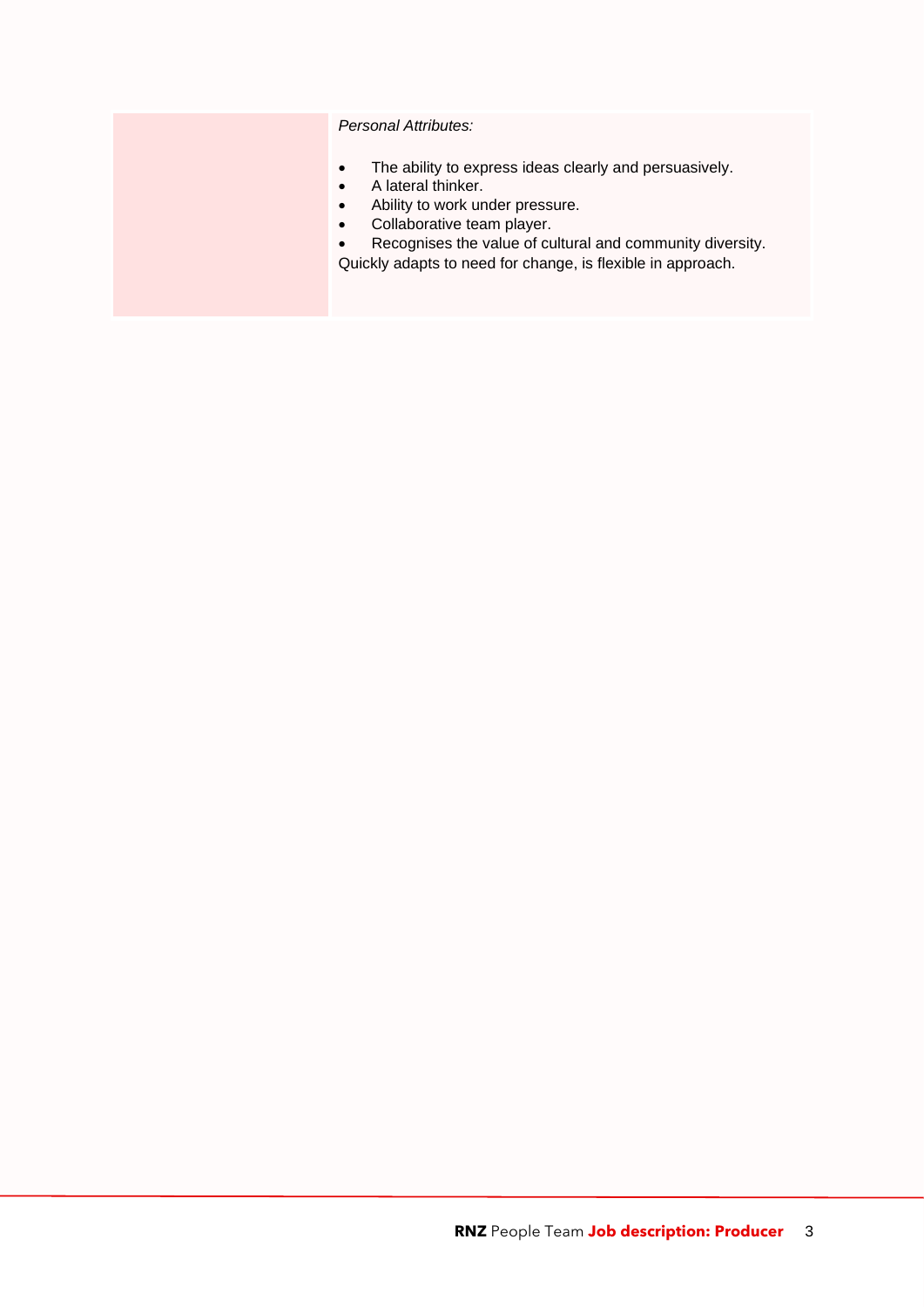

# **Te Ahurea – Our Culture**

### **RNZ Attitudes**

RNZ Attitudes are all about how we work. These attitudes are how we demonstrate our culture through our everyday actions, behaviour and decisions. They drive how we do things, what we value and what's expected of us. They exist so that RNZ is a culture for everyone to enjoy and flourish in.



way to make things happen. We learn best by doing. We believe that trying and failing is better than not trying at all.

We deal with problems or new tasks with energy and creativity. We try new things, we evolve and we move fast.

We encourage people to flourish. we extend love and compassion to others and nurture relationships. We have collective strength and cherish individuality.